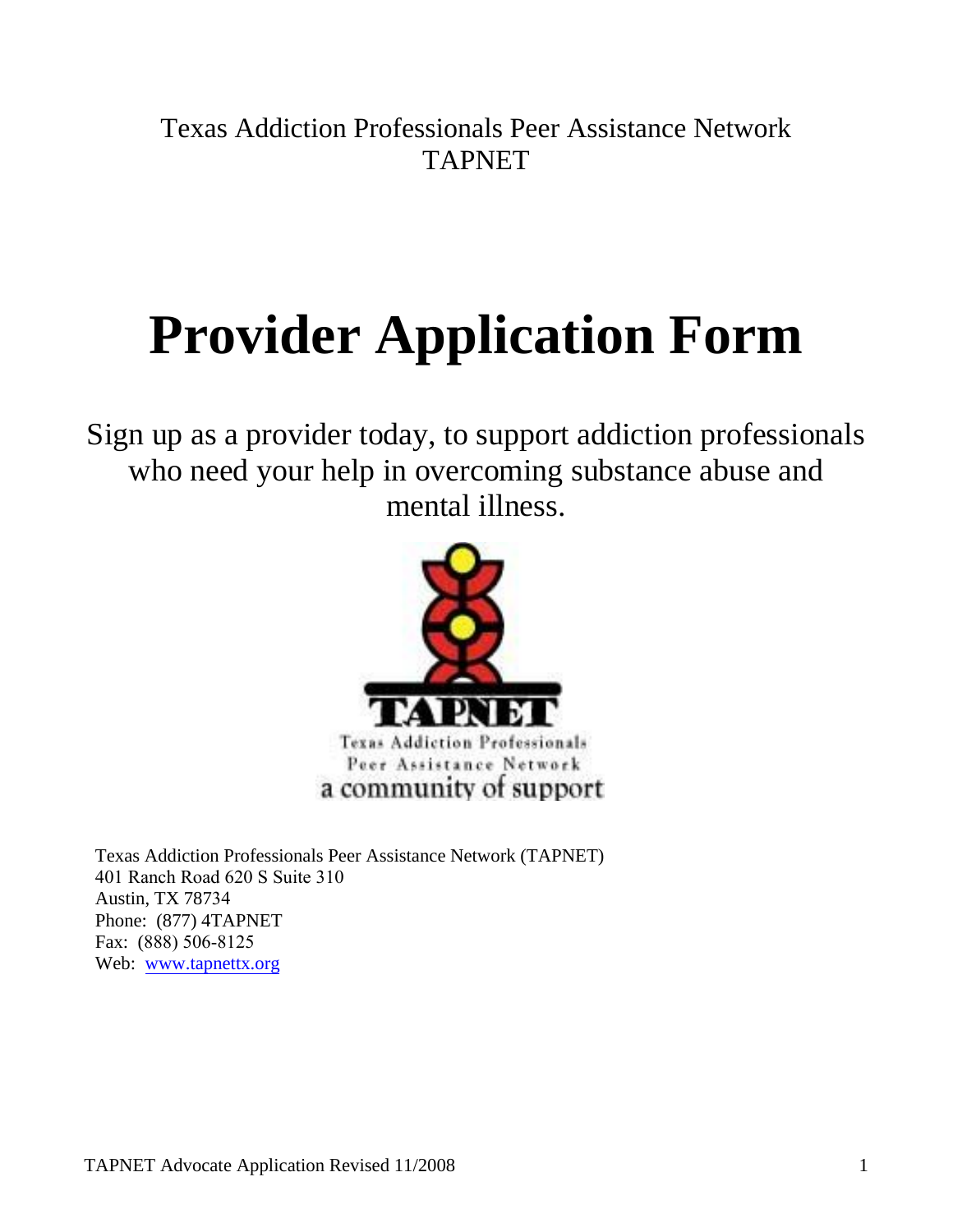## **What is TAPNET?**

As of September 1, 2007 all Licensed Chemical Dependency Counselors and Counselor Interns must have access to a peer assistance program. TAPNET is a new peer assistance program designed to meet this requirement. Counselors are not immune from substance abuse and mental illness. Our mission is to assist counselors struggling with substance abuse and mental health disorders in returning to healthy functioning so they may safely continue to practice. Currently, TAPNET is seeking licensed professionals to serve as volunteer advocates. The programs success depends on a strong peer network, made up of individuals like you, in the field willing to give of their time for the better of the profession. A tremendous amount of money and training are invested in developing professionals to work with the chemically dependent and mentally ill. To allow the loss of his or her services due to addiction or mental illness without a concerted effort to rehabilitate them to healthy functioning would go against the belief that people can and do get better. TAPNET is administered by the Texas Association of Addiction Professionals and is approved and regulated by the Texas Department of State Health Services.

### What is a TAPNET Approved Provider?

TAPNET wishes to ensure that only reputable organizations and professionals are selected for assessment and treatment referrals to ensure both the safety of participants and the success of the program. For this reason, TAPNET reviews and approves treatment providers. If you would like to become an approved TAPNET treatment provider, please complete the application contained in this packet.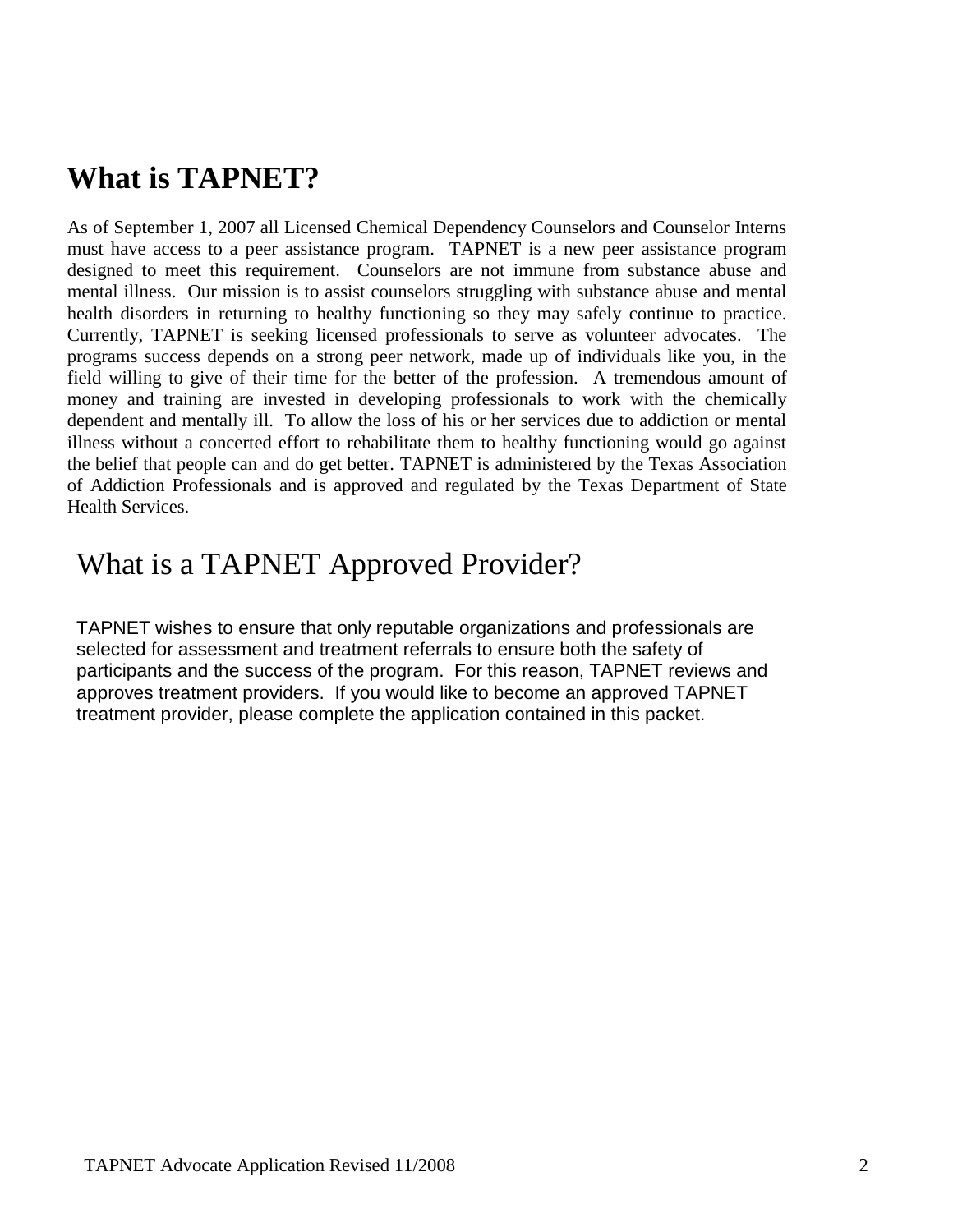#### **TAPNET PROVIDER'S STANDARDS OF PRACTICE**

- 1. Appointment providers shall be approved by the TAPNET Board of Directors.
- 2. Qualification selection of providers shall be based on the following criteria:
	- a. Meet TXDSHS requirements for a licensed facility, or a private practice providing evidence of the ability to serve the TAPNET population by meeting the requirements of one of the following:
		- A licensed psychiatrist in good standing
		- Being a LCDC and one of the following credentials: LPC, LMFT, or LCSW
	- b. Have a minimum of two (2) years experience in working with alcohol/substance abusing populations as a Licensed or Certified Counselor.
	- c. Be knowledgeable about policies and procedures of TAPNET.
	- d. Be knowledgeable with respect to regulations that govern licensed chemical dependency practice in Texas.
	- e. Function within policies, procedures, and regulations in "c" and "d" above.
	- f. Support that substance use and psychiatric disorders are diseases and are treatable.
	- g. Agree to screen and assess potential participants in a fair manner, understanding that not all potential participants presented will have an Axis I or Axis II diagnosis even if referred to TAPNET by third party or self referral.
	- h. Make a commitment of time and energy required by the program/participants.
	- i. Complete a current TAPNET provider application for review by the Board of Directors.
	- j. Complete eight hours of training to include chemical dependency and mental illness, including appropriate treatment, guidelines for identification, and intervention and advocacy skills. Do providers have to come to an 8 hours?
	- k. Complete a minimum of six hours of training every other year to continue to serve as providers.
	- l. Act as a resource for employers and TAPNET participants.
	- m. Must inform TAPNET if there are any changes in programming or services provided by the provider's agency or practice.
	- n. Be responsible and accountable for action with respect to his/her role as a TAPNET provider.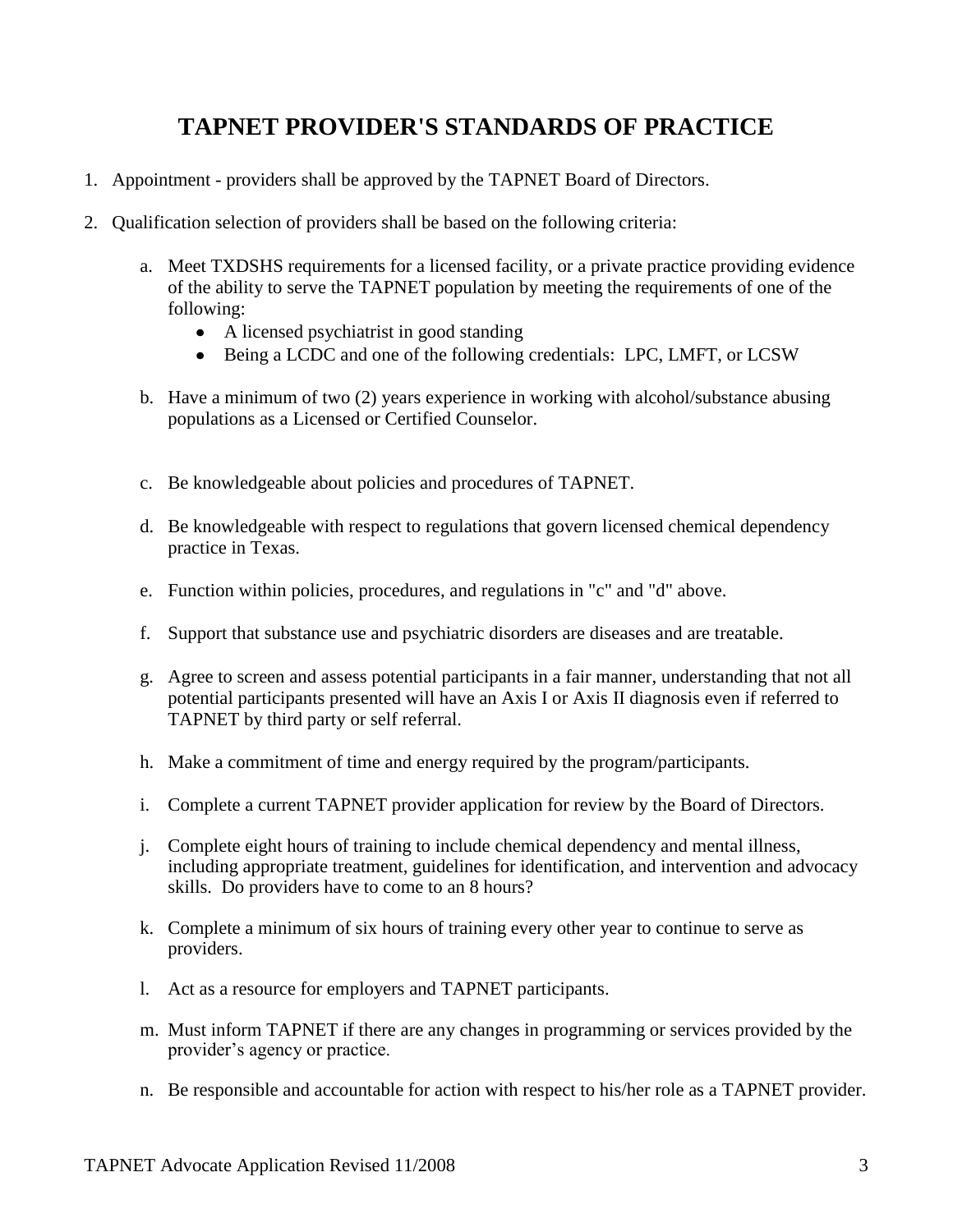- 3. Responsibilities:
	- a. Understand the mission and philosophy of TAPNET and the participant's responsibilities they must fulfill in order to remain compliant with TAPNET, and allow time and accommodations for the participant to fulfill their responsibilities as part of the program.
	- b. Work as a liaison with impaired counselors and employers.
	- c. Coordinate with interveners/advocates and case managers to provide advocacy services for impaired professionals.
	- d. Monitor referrals for compliance with TAPNET guidelines.
	- e. Maintain documentation on the participants' compliance, or lack thereof, through the provided secure system of TAPNET.
	- f. Assure all confidentiality guidelines of 42 CFR part 2 and HIPAA are followed to protect participants seeking assistance.
	- g. Participant and providers will sign required consents to allow communication between the provider and TAPNET to ensure compliance of participant.
	- h. Notify the TAPNET office within 24 hours if participant fails to maintain contact with provider or is non-compliant with provider requirements or TAPNET. Notify the TAPNET office of any significant developments, e.g., contact by legal authorities, suicide threat, etc.
- 4. TAPNET providers **will not** be responsible for:
	- a. Conducting interventions.
	- b. Advocating or reporting to the counselor's employer or the TAPNET office unless the counselor is a potential danger to self or others.
- 5. Providers who have employed the participant(s) within the past 3 years are not to accept the participant for services within their agency, or any participant whom they supervised, have administrative authority over, or may otherwise be placed in a conflict of interest.